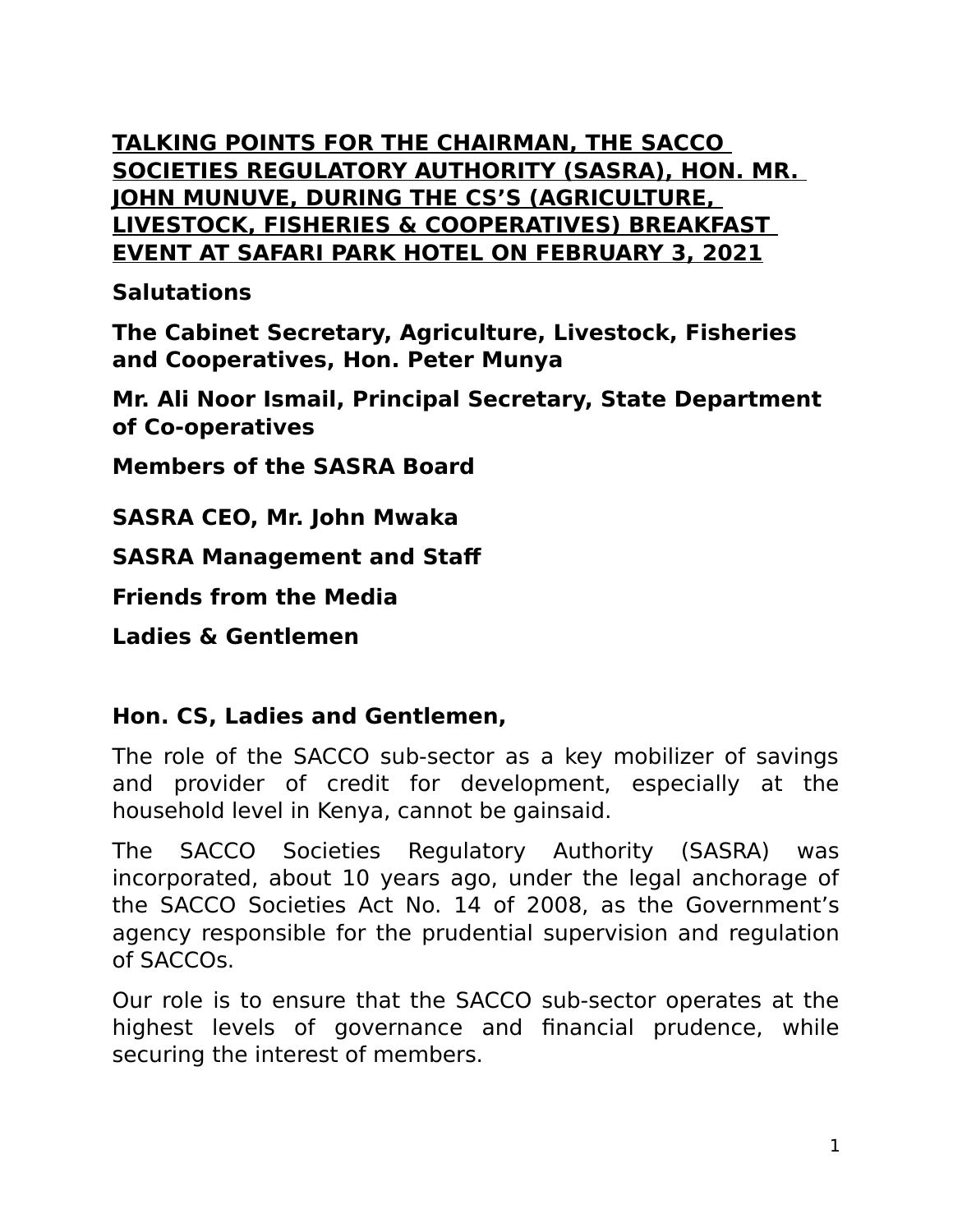Currently, SASRA regulates some 17 Deposit Taking (DT) SACCOs, straddling all sectors of the economy and geographies of our country.

## **Performance**

Despite the shocks experienced in individual and business incomes as a result of job losses and disruptions of value chains brought about by the advent of the COVID-19 pandemic from March 2020, we are glad to report that the SACCO sub-sector performed relatively well, with an upturn in all the key performance indicators:

- Total Assets at the end of Q4 stood at KSh622 billion, compared to KSh556 billion at the end of Q4 in 2019, a growth of 12 percent p.a.
- Gross Loans were at KSh469 billion at the end of December 2020, compared to KSh420 billion same period in 2019, a growth of 11.5 percent.
- Member Deposits held by the DT SACCOs stood at KSh425 billion and KSh381 billion by close of 2020 and 2019 respectively, a 12 percent improvement.
- The Non-Performing Loans Portfolio (NPL) for DT SACCOs closed the year 2020 at KSh30.44 billion, out of a total loan book of KSh469.02 billion, representing 6.49 percent of the total portfolio. This is against KSh25.79 billion, out of gross loans of KSh419.55 billion as at December, 2019 (6.15 percent of the loan book)

# **Towards better regulation of DT SACCOs**

To further improve on our regulatory oversight over the SACCO sub-sector, and guided by HE the President and your Ministry, the Authority is currently implementing a number of changes, on which I seek to provide a status report: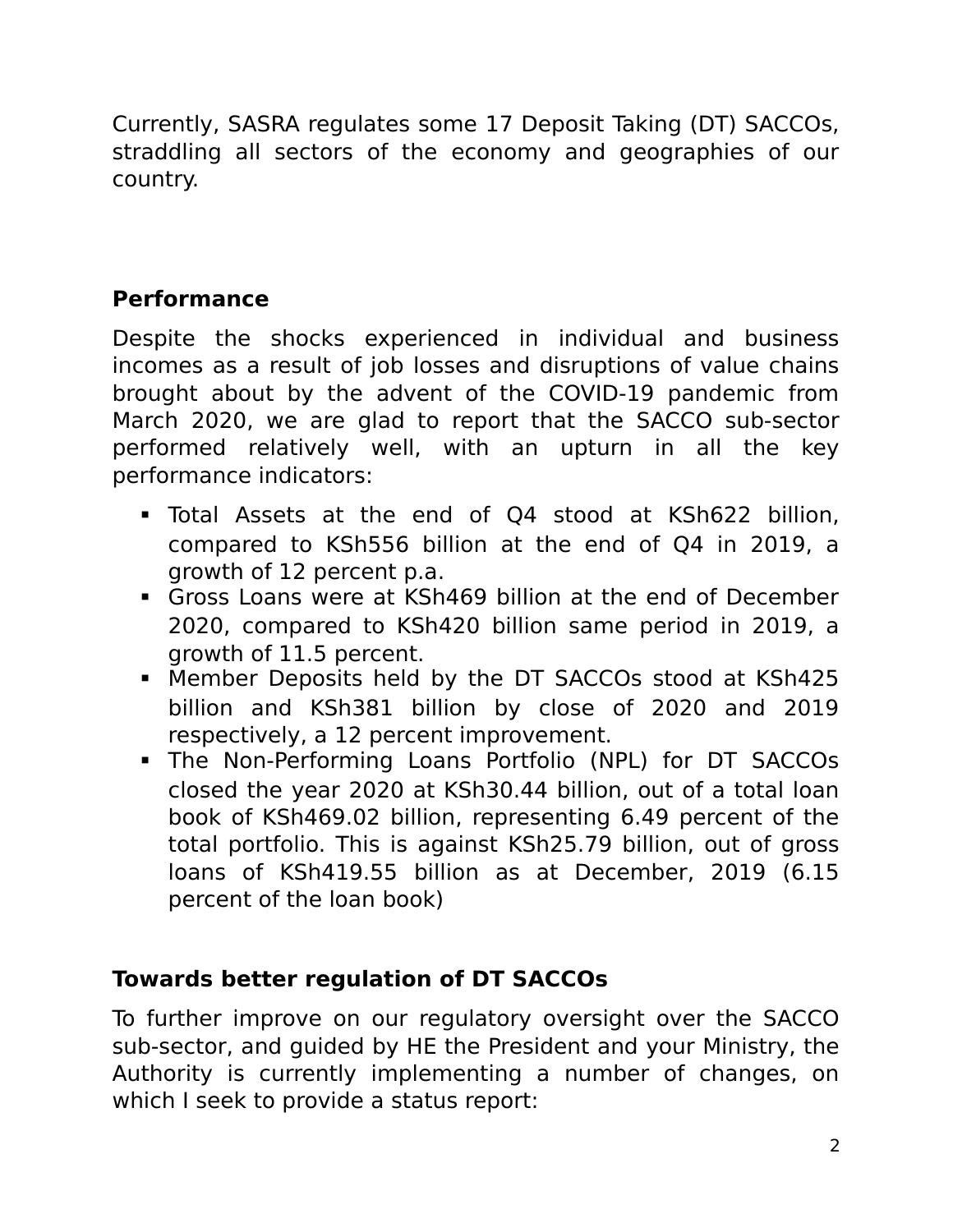## **A.Central Liquidity Fund (CLF), including the Shared Services Platform**

During the celebrations to mark the International Cooperatives (Ushirika) Day, HE President Uhuru Kenyatta issued a policy directive that steps be taken towards the establishment of a Central Liquidity Fund (CLF) for SACCOs. The rationale behind this was to integrate DT SACCOs into a central mechanism for liquidity pooling, investing and payments settlements in an efficient and sustainable manner to enhance the competitive of the DT Saccos as deposit taking institutions. Critical to the operationalization of the CLF would be the establishment of associated infrastructural components, such as a central technological platform on which DT SACCOs to facilitate shared services model including the pooling of liquidity and connected services.

Working in collaboration with a multi-agency team comprising technical officers from the State Department of Cooperatives, the National Treasury, Central Bank of Kenya (CBK), Kenya Law Reform Commission (KLRC), SASRA has drafted the legal framework for the CLF. This framework also provides for a Shared Services Platform.

Today, the draft legal framework is under consideration by the office of the CS, ahead of the planned submission to Parliament by March 2021.

Most significantly, fifty (50) SACCOs have already expressed interest and are working with SASRA in making this transformative initiative a reality.

# **B. Deposit Guarantee Fund (DGF)**

As a pathway towards the establishment of this fund, the relevant legal amendments have been drafted and are currently being processed by the office of the CS, for onward submission to the National Treasury, for incorporation into the 2021 Budget Policy Statement and the accompanying Finance Bill.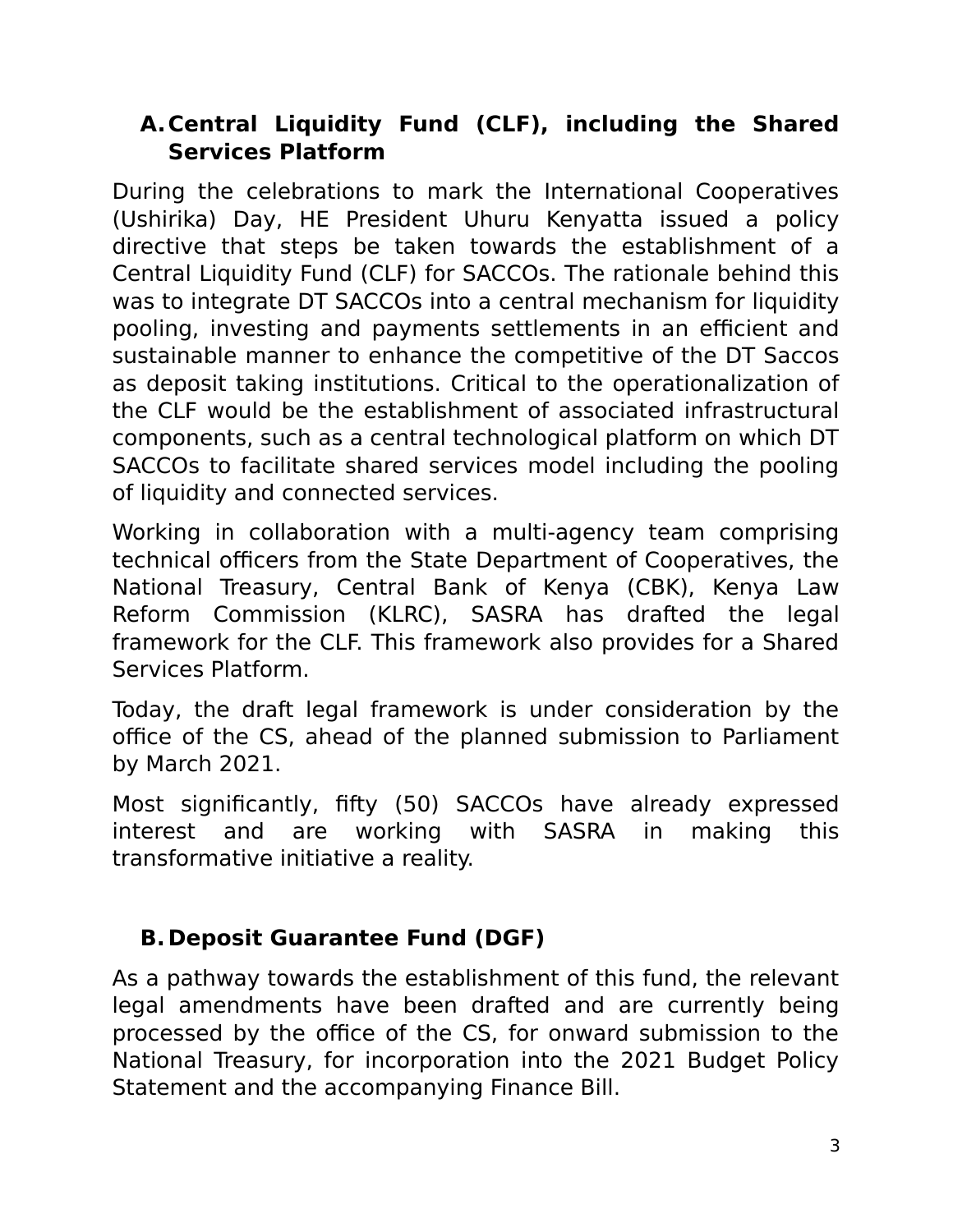In the meantime, preparations for the establishment of the Fund are continuing apace. Already, guidelines have been disseminated to SACCOs to help them in nominating Trustees for appointment by the CS to the fund's Board of Trustees. This board, which will comprise four trustees from the licensed SACCOs, will be responsible for the management of the Fund. Once the nominations are made, the Board of Trustees will be appointed by the CS, operationalizing the DGF.

### **Bringing Non-Deposit Taking SACCOs under the Regulatory Mandate of SASRA**

While regulation under SASRA has brought resilience, stability and better protection of member rights to the 175 DT SACCOs currently under our mandate, these benefits are still not available to a critical component of our SACCO ecosystem: Non-Deposit Taking SACCOs.

According to sample data collected by ourselves (SASRA), there are over 3,600 such SACCOs, with a membership of over 1.5 million individuals. Non-DT SACCOs command a Total Asset base of KSh188.02 billion; Loans worth KSh136.89 billion; and Deposits valued at KSh140.54 billion.

These numbers are materially significant and come with risks not different from those faced by DT SACCOs, and by extension, their members. These largely constitute incidents where Non-DT SACCOs have failed to honour their contractual obligations to members, in terms of availing credit facilities and/refund of nonwithdrawable deposits upon exit. Some have collapsed with huge losses to members, with a number of financial SACCOs being run like Ponzi schemes.

The move to bring Non-DT SACCOs under the regulatory oversight of SASRA, started in December 2, 2018, with the publication by the then CS for Industry, Trade and Cooperatives of a Gazette Notice giving legal backing to the formulation of the relevant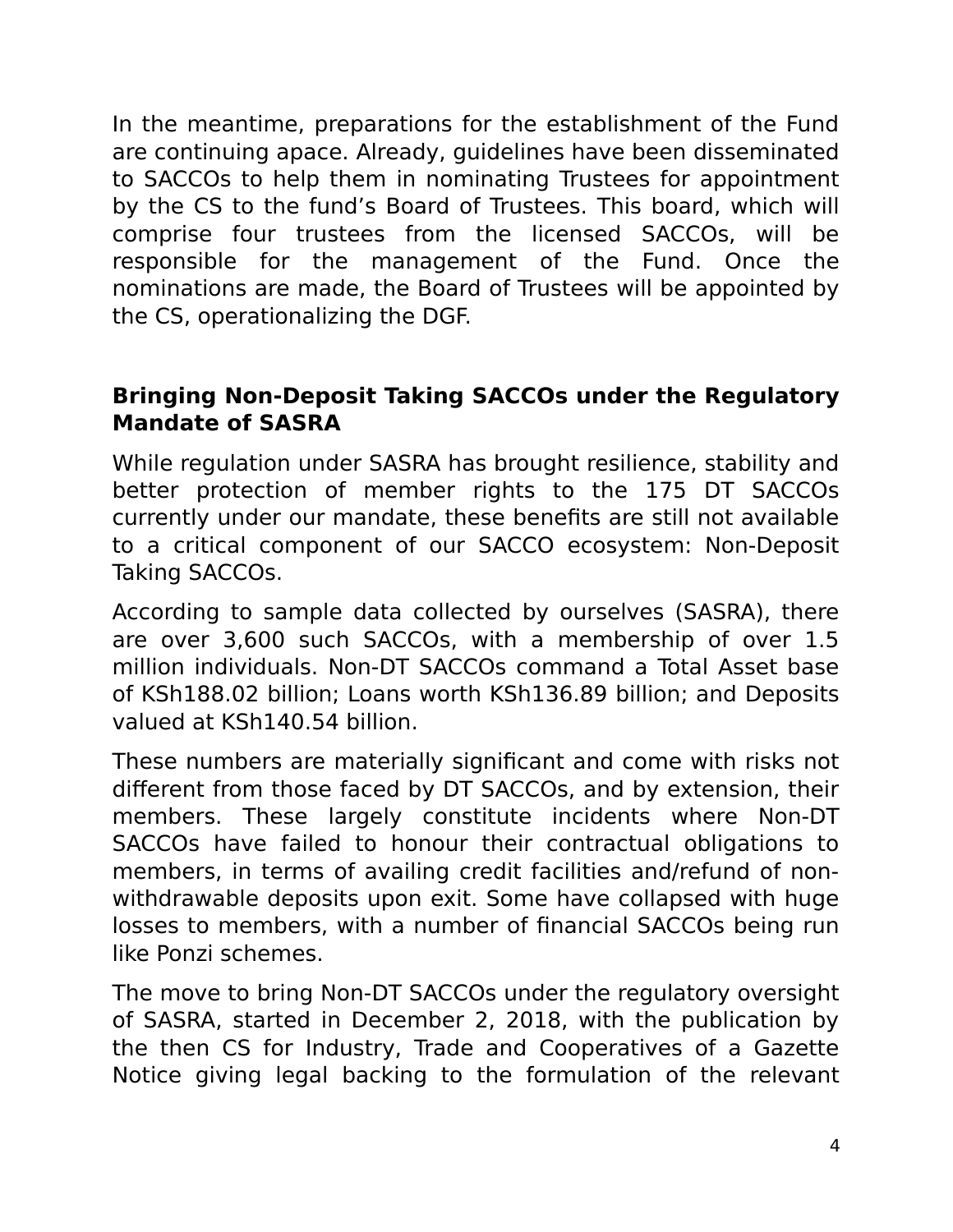regulations under the SACCO Societies Act (SSA). A Task Force was appointed to draft the regulations.

The publication of the resultant SACCO Societies (Non-Deposit Taking Business) Regulations, 2020, through Legal Notice No.82 of 2020, on May 5,2020, was a definitive point in this journey. The regulations prescribe the prudential and market conduct measures to be complied with by all SACCO Societies undertaking the specified non-deposit taking business (popularly known as BOSA business).

Under the Regulations 2020, the following BOSA businesses are to be subject to regulation by SASRA:

- a) Non-DT business (BOSA) in which the total non-withdrawable deposits from members is equal to or exceeds KSh100 million.
- b) Non-DT business (BOSA) in which the SACCO Society mobilises membership and subscription to its share capital through digital or other electronic payment platforms; or
- c) Non-DT business (BOSA) in which the SACCO Society mobilises membership and subscription to its share capital from persons, who are ordinarily resident outside the country (Kenya)

### **Hon. CS, Ladies and Gentlemen,**

With the Regulations 2020 having taken effect from January 1, 2021, the responsibility is now on all Non-DT SACCOs to comply by filing their detailed particulars with SASRA within 30 days of the public notice the Authority published in the national press last Friday (January 29, 2021) and making the appropriate application to the Authority within six months of the Regulations 2020 having come into legal effect (June 30, 2021), for the requisite authorization to operate.